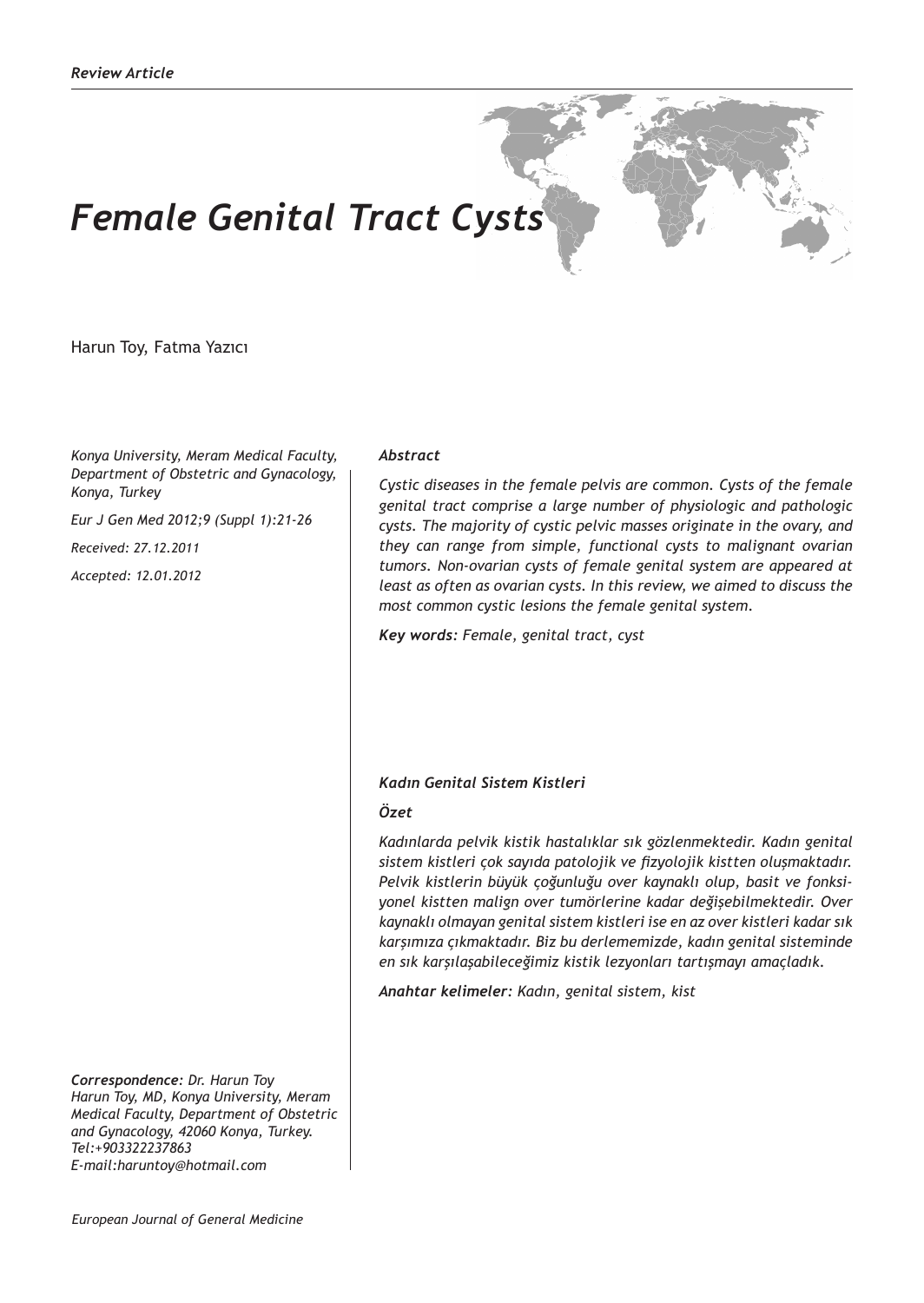# **FEMALE GENITAL TRACT CYSTS**

Lesions of the female reproductive system comprise a large number of physiologic and pathologic cysts (Table 1). In order to avoid unnecessary therapy or treatment delay, in most cases, it originates in the ovary.

# **I.UTERUS**

# **A. Congenital Mullerian (paramesonephric) duct anomalies**

If the uterine horn becomes obstructed, it may become dilated and filled with fluid or blood products and thus mimic a cystic pelvic mass such as a non-communicating rudimentary horn with uterus unicornis (1).

# **B. Congenital uterine cysts such as Wolffian duct (mesonephric) cysts**

# **C. Mullerian duct cysts**

## **D. Adenomyosis**

Adenomyosis is a common, nonneoplastic condi¬tion that affects menstruating women, particu¬larly those who are multiparous. In cystic adeno¬myosis, lesion size varies, and lesions may occur anywhere within the myometrium (1).

#### **E. Cystic degeneration of intrauterine leiomyoma**

An exophytic or pedunculated leiomyoma also may mimic a cystic adnexal mass if cystic degeneration is present.

#### **F. Cystic adenomatoid tumor**

Cystic changes of adenomatoid tumors are extremely rare, and this tumor is found subserosally in the posterior fundus or near the cornua. The wall of the cystic adenomatoid tumor is lined with flattened cuboidal epithelium, and this epithelial cells show immunopositivity for cytokeratin and calretinin (2).

#### **G. Adenocystic tumor**

# **H. Intramyometrial hydrosalpinges**

**I. Parasitic cysts such as echinococcal cyst**

**J. Cystic endometrial atrophy: a cystic gland dilatation combined with endometrial atrophy.**

**K. Cystic endometrial hyperplasia:** is characterized by similar small endometrial cysts in an evenly thickened endometrium of over 5 to 6 mm.

## **II. CERVIX UTERI**

## **A. Benign Diseases**

**1.** Cervical Nabothian Cysts: A nabothian cyst is a common incidental finding that is usually located in the uterine cervix where one would find endocervical glands. Submucosal layer of the cervix is the most common location of these cysts, rarely they are seen deeply into the cervical wall. Nabothian cysts may occur by the inflammation and reparative processes of chronic cervicitis, following minor trauma or childbirth. Anechoic cystic structures are the ultrasonographic apperances of these cysts. Adenoma malignum (minimal deviation adenocarcinoma of mucinous type) or other glandular malignant cervical lesions can mimic nabothian cysts, but the latter are usually located deeper in the cervix (3,4). Generally, nabothian cysts do not require any therapy. If the lesion character is not clear and malignancy cannot be ruled out and if the patient relief from pain or a bothersome feeling of fullness in the vagina, surgical intervention is needed (3-5).

**2.** Tunnel Cluster: A specific type of nabothian cyst. Characterized by complex multicystic dilatation of endocervical glands (3).

**3.** Uterine Cervicitis: Uterine cervicitis is one of the most common gynecologic diseases. Symptoms or signs of acute cervicitis are a tenacious jellylike, yellow, or turbid discharge and a sensation of pelvic pressure or discomfort (3).

**4.** Endocervical Hyperplasia: Located in the endocervix and superficial layer of the cervical wall. Frequently seen in women who use oral contraceptive agents and women who are pregnant or postpartum (3).

**5.** Endometrioma: Endometriosis of the uterine cervix is estimated at 0.1– 2.4% of all endometriotic localizations. This rare localization may be totally asymptomatic or associated with nonspecific findings like postcoital or intermenstrual bleeding. The classic strategies of diagnosis and management involve colposcopy and excision (6).

#### **B. Malign Diseases**

#### **1.** Adenocarsinoma

**2.** Adenoma malignum: Adenoma malignum, which is also called ''minimal deviation adenocarcinoma'', is known to be a rare variant of well-differentiated mucinous adenocarcinoma of the uterine cervix, which is characterized by multilocular cystic lesions extending from the endocervical glands to the deep cervical stroma (7).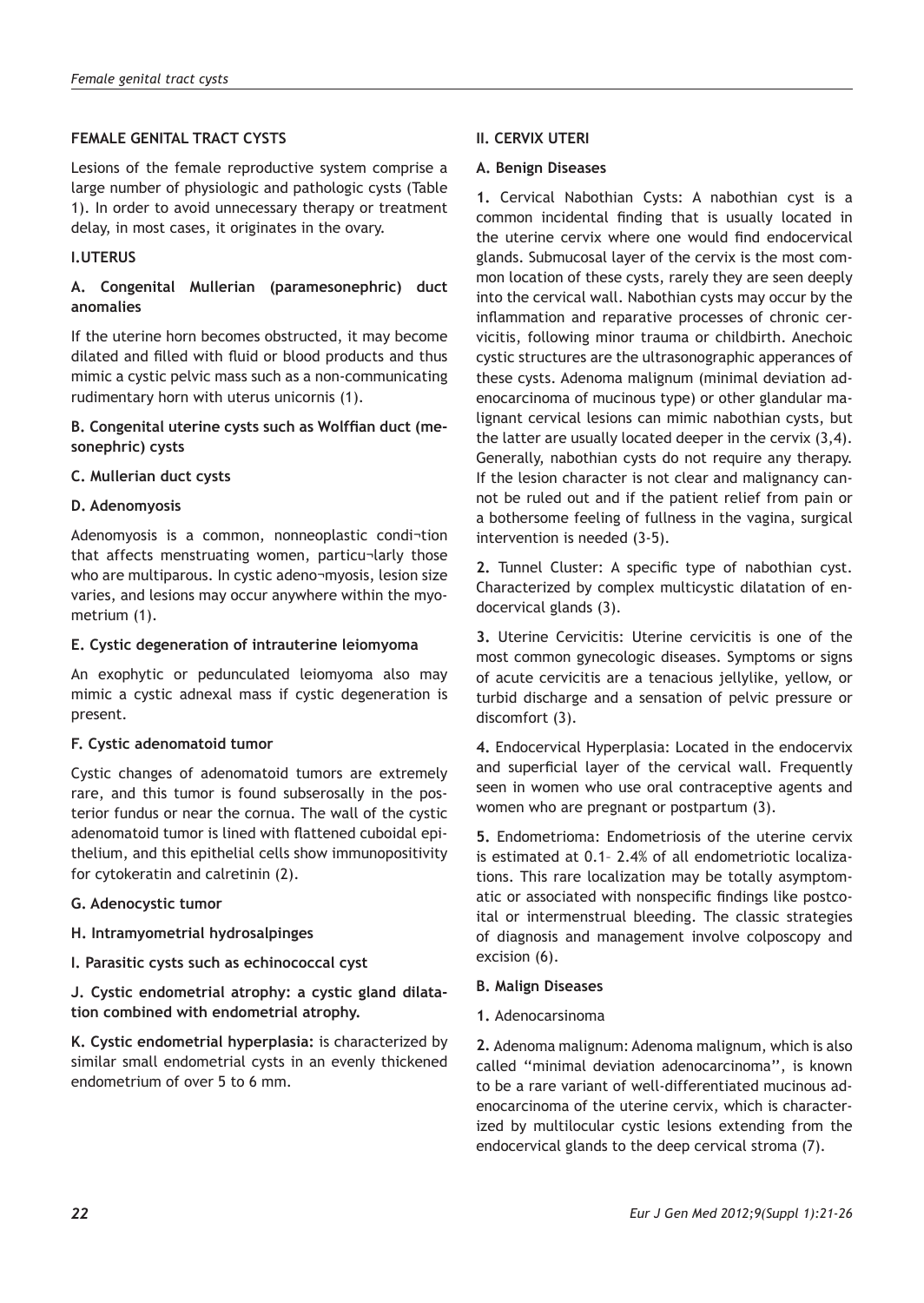*Table 1. Cystic lesions of the female reproductive system.*

*Uterus*

 *Congenital Mullerian (paramesonephric) duct anomalies Congenital uterine cysts such as Wolffian duct (mesonephric) cysts Mullerian duct cysts Adenomyosis Cystic degeneration of intrauterine leiomyoma Cystic adenomatoid tumor Adenocystic tumor Intramyometrial hydrosalpinges Parasitic cysts such as echinococcal cyst Cystic endometrial atrophy Cystic endometrial hyperplasia Cervix uteri Benign diseases Cervical Nabothian Cysts Tunnel cluster Uterine cervicitis Endocervical hyperplasia Endometrioma Malign Diseases Adenocarsinoma Adenoma malignum Vagina and vulva Cysts of embryonic origin Mullerian cysts Gartner's duct cysts Skene's duct cysts Bartholin's duct cysts Vaginal adenosis Cysts of the canal of nuck (Hydrocele) Cysts of urethral origin Urethral caruncle Urethral diverticulum Epidermal cysts Endometriosis Ectopic ureterocele Rare vaginal cystic lesions Fallopian tubes Hydrosalpinx Hematosalpinx Pyosalpinx Inclusion cyst Paraovarian cysts Mesonephric cysts Paramesonephric cysts Ovarian cysts Benign ovarian cyst Bordeline ovarian cyst Malign ovarian cyst*

#### **III. VAGINA AND VULVA**

Benign vaginal cysts are in the majority of cases asymptomatic and are often incidentally discovered during gynecological examination for other purposes (8). True cystic lesions of the vagina originate from vaginal tissues but lesions arising from the urethra and surrounding tissues can present as cystic lesions in the vagina as well (9). The incidences of cyst types in decreasing order are as follows: mullerian cysts (44%), epidermal inclusion cysts (23%), Gartner's duct cysts (11%), Bartholin's gland cysts (7%) and endometriotic type (7%). Vaginal cysts are most common in the third and fourth decades (9,10). Through physical examination the lesion should be assessed for location, mobility, tenderness, definition (smooth versus irregular) and consistency (cystic versus solid) (9). Imaging by means of ultrasound, voiding cystourethrogram (VCUG), computerized tomography (CT) or magnetic resonance imaging (MRI) may be required to characterize the lesion further (9).

#### **A. CYSTS OF EMBRYONIC ORIGIN**

## **1. Mullerian Cysts**

Mullerian duct cysts (MDCs) are uncommon pelvic cystic lesions, with the peak clinical incidence between the third and fourth decades of life. They usually present as small, midline, cystic masses with no symptoms and require no treatment. Occasionally, a mullerian cyst may become large enough that symptoms will warrant excision (11).

#### **2. Gartner's Duct Cysts**

Gartner's duct cysts are cystically dilated wolffian duct remnants and these cysts are usually located along the anterolateral vaginal wall. Gartner's duct cysts can also be associated with abnormalities of the metanephric urinary system (9).

## **3. Skene's Duct Cysts**

Skene's (paraurethral) glands are bilateral, prostatic homologues located in the floor of the distal urethra. Obstruction of the ducts, presumed secondary to skenitis (most commonly gonorrhea), causes formation of cysts (9). Benign, asymptomatic; if large, may cause urethral obstruction and urinary retention (3).

#### **4. Bartholin's Duct Cysts**

Bartholin's glands are located bilaterally at the base of the labia minora and drain through 2- to 2.5-cm–long ducts that empty into the vestibule at about the 4 o'clock and 8 o'clock positions. Bartholin's duct cysts, the most common cystic growths in the vulva, occur in the labia majora. Two percent of women develop a Bartholin's duct cyst or gland abscess at some time in life (12,13). These benign cysts usually occur in women who are in reproductive years (12). Obstruction of the distal Bartholin's duct may result in the retention of secretions, with resultant dilation of the duct and forma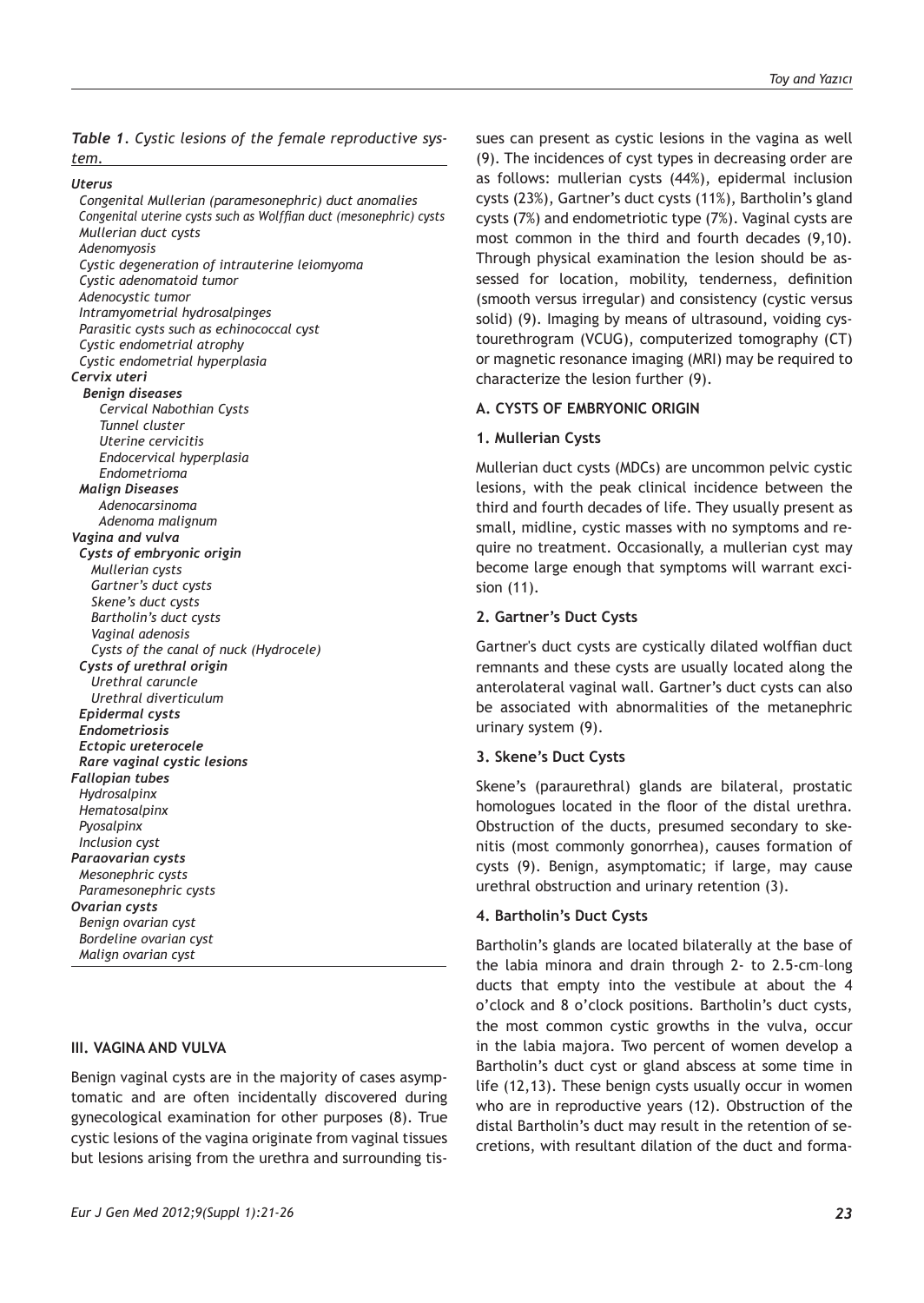tion of a cyst. The cyst may become infected, and an abscess may develop in the gland. If the cyst becomes infected, induration usually is present around the gland, and walking, sitting, or sexual intercourse may result in vulvar pain. Treatment is by incision and drainage. Insertion of a Word catheter, gauze wick or rubber drain may also effect good drainage (12).

## **5. Vaginal adenosis**

**6.** Cysts of the Canal of Nuck (Hydrocele): The processus vaginalis, also referred to as the canal of Nuck, is a rudimentary peritoneal sac that accompanies the round ligament through the inguinal canal into the labia majora. Cysts of the canal of Nuck are found in the superior aspect of the labia majora or inguinal canal (9).

# **B. CYSTS OF URETHRAL ORIGIN**

**1.** Urethral caruncle: Urethral caruncles present as localized, red, friable lesions at the urethal meatus. They are generally seen in the postmenopausal women, and they most likely represent ectropion of the urethral wall secondary to postmenopausal regression of the vaginal mucosa (9).

**2.** Urethral diverticulum: A urethral diverticulum likely forms as a consequence of infected periurethral glands or cysts rupturing into the urethral lumen. Urethral diverticula are usually found on the anterior vaginal wall along the distal two-thirds of the urethra (9).

# **C. EPIDERMAL CYSTS**

Epidermal inclusion cysts secondary to buried epithelial fragments following episiotomy or other surgical procedures are the most common nonembryological type of vaginal cysts. These are localized, painless, and easily confused with sebaceous cysts. Most of these cysts are asymptomatic, treatment is by simple excision (9).

#### **D. ENDOMETRIOSIS**

Endometriotic cysts of the vagina and vulva are rare. Usually they mimic other, more frequently encountered lesions. Not always they have the typical symptoms of endometriosis and there diagnosis is rare determined before the surgical procedure and hystopathological examination. A detailed anamnesis, thorough clinical examination and additional methods (cystoscopic. imaging, sonographic) are needed for the diagnosis. Management consists of a surgical removal of the lesions, hormonal suppression of the ovarian function and, by all means, following up the patients for appearance of a recurrence or of a lesion de novo (14).

# **E. ECTOPIC URETEROCELE**

A ureterocele is a cystic dilatation of the distal ureter. If present with an ectopic ureter, may present as a cystic vaginal mass.

## **F. RARE VAGINAL CYSTIC LESIONS**

- **1. Vaginitis Emphysematosa**
- **2. Hidradenoma**
- **3. Dermoid cyst**

## **IV. FALLOPIAN TUBES**

A. Hydrosalpinx: Hydrosalpinx is a common adnexal lesion that may occur either in isolation or as a component of a complex pathologic process (eg, pelvic inflammatory disease, endometriosis, fallopian tube tumor, or tubal pregnancy) that leads to distal tubal occlusion. The most common causes of hydrosalpinx are pelvic inflammatory disease and endometriosis; among women with these condi¬tions, 8% develop hydrosalpinx (1).

B. Hematosalpinx: Hematosalpinx results from obstruction and dilatation of the fallopian tubes by blood products. It most commonly occurs in the context of endometriosis, although a tubal ectopic pregnancy, pelvic inflammatory disease, adnexal torsion, malignancy, and trauma also may cause tubal bleeding (1,15).

C. Pyosalpinx: Pyosalpinx is more likely to be bilateral, with fal¬lopian tube wall thickening, thickened uterosacral ligaments, edema of the presacral fat, and smallbowel ileus. Pelvic inflammatory disease is one of the most common causes of acute pelvic pain; it is important to differentiate pelvic inflammatory disease from ovarian malignancy, adnexal torsion, and acute appendicitis (1).

D. Inclusion Cyst: Peritoneal inclusion cyst are seen in the serosa of the tube anda re related to the frequent irritations that plague the area.

# **V. PARAOVARIAN CYSTS**

Paraovarian cysts account for 10%–20% of all ad¬nexal masses. They arise from the mesosalpinx—the superior, free border of the broad ligament—which invests the fallopian tube. they are most common in women in the 3rd and 4th decades of life (1). Two types of paraovarian cyst

- **A. Mesonephric cysts**
- **B. Paramesonephric cysts**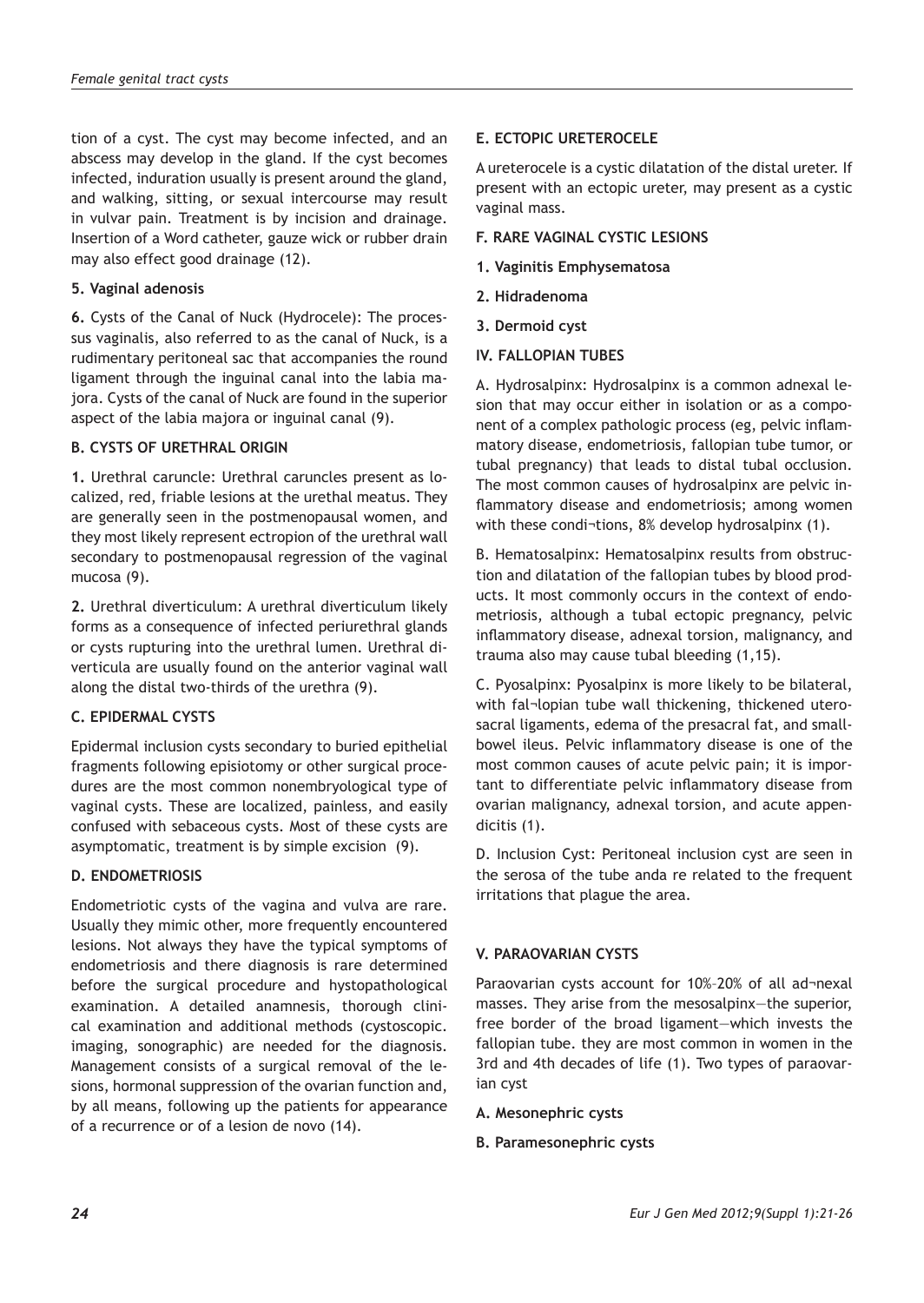1. Hydatid cyst of morgagni: These are a common finding at laparatomy. They are paramesonephric in origin. They are usually small and under rare circumstances may undergo torsion.

# **VI. OVARIAN CYSTS**

The rapid development of ultrasound technology and its routine application during gynecological examinations has led to the more frequent detection of ovarian cysts. Such cysts can be diagnosed at any age or stage of a woman's life, and detected as early as the fetal stage or as late as the postmenopause. Large cysts, multiloculi, septa, papillae and increased blood flow are all suspected signs of neoplasia.

## **A. Benign Ovarian Cysts**

**1.** Follicle Cyst: Follicle cyst is found at mid cycle and its size ranges up to 25 mm.

**2.** Corpus Luteum Cyst:

**3.**Theca-Lutein Cyst: Theca lutein cysts or hyperstimulation cysts are associated with abnormal high levels of bHCG (human chorionic gonadotropine) as in multiple gestations, trophoblastic disease and most commonly due to pharmacologic hyperstimulation (16).

#### **B. Borderline Ovarian Cysts**

- 1. Serous
- 2. Mucinous

#### **C. Malign Ovarian Cysts**

Cystic ovarian tumors are classified on the basis of tumor origin as epithelial germ cell sex cord stromal tumors, unclassified and metastatic tumors (Table 2). The subtypes of epithelial tumors include serous, mucinous, endometrioid and clear cell tumors. They represent 60% of all ovarian and 85% of malignant ovarian neoplasms and their prevalence increases with age, peaking in the sixth and seventh decade of life (16).

#### *Table 2. Classification according to the origin due to ovarian tumors*

- *1. Epithelial ovarian tumors*
- *a. Serous*
- *b. Mucinous*
- *c. Emdometrioid*
- *d. Clear cell*
- *e. Transitional cell*
- *2. Germ cell tumors*
	- *a. Dysgerminoma b. Endodermal sinus tumor*
	- *c. Polyembryoma*
	- *d. Choriocarcinoma*
	- *e. Teratoma*
- *3. Sex Cord-stromal tumors*
- *a. Granulosa-stromal cell*
	- *i. Granulosa cell*
	- *ii. Thecoma-fibromas*
- *b. Sertoli-Leydig cell*
- *c. Sex cord tumor*
- *d. Gynandroblastoma*
- *e. Sex cord tumor with annular tubules*
- *4. Unclassified and metastatic*

#### *REFERENCES*

- *1. Moyle PL, Kataoka MY, Nakai A, Takahata A, Reinhold C, Sala E. Nonovarian cystic lesions of the pelvis. Radiographics 2010;30(4):921-38.*
- *2. Kim NR, Cho HY, Ha SY. Intramyometrial uterine cysts with special reference to ultrastructural findings: report of two cases. J Obstet Gynaecol Res 2011;37(3):259-63.*
- *3. Bin Park S, Lee JH, Lee YH, Song MJ, Choi HJ. Multilocular cystic lesions in the uterine cervix: broad spectrum of imaging features and pathologic correlation. AJR Am J Roentgenol 2010;195(2):517-23.*
- *4. Yıldız Ç, Özsoy ZA, Bahçe S, Sümer D, Çetin A. Multiple and large nabothian cysts: a case report. Cumhuriyet Med J 2009;31:456-45.*
- *5. Yamashita Y, Takahashi M. Adenoma malignum: MR appearances mimicking nabothian cyst. AJR 1994;162:649– 50.*
- *6. Coccia ME, Rizzello F, Castellacci E, Cammilli F. Sonographic diagnosis of a large and deep endometrioma of the uterine cervix. J Clin Ultrasound 2010;38(4):209- 11.*
- *7. Sugiyama K, Takehara Y. MR findings of pseudoneoplastic lesions in the uterine cervix mimicking adenoma malignum. Br J Radiol 2007;80(959):878-83.*
- *8. Kondi-Pafiti A, Grapsa D, Papakonstantinou K, Kairi-Vassilatou E, Xasiakos D. Vaginal cysts: a common pathologic entity revisited. Clin Exp Obstet Gynecol 2008;35(1):41-4.*
- *9. Eilber KS, Raz S. Benign cystic lesions of the vagina: a literature review. J Urol 2003;170(3):717-22.*